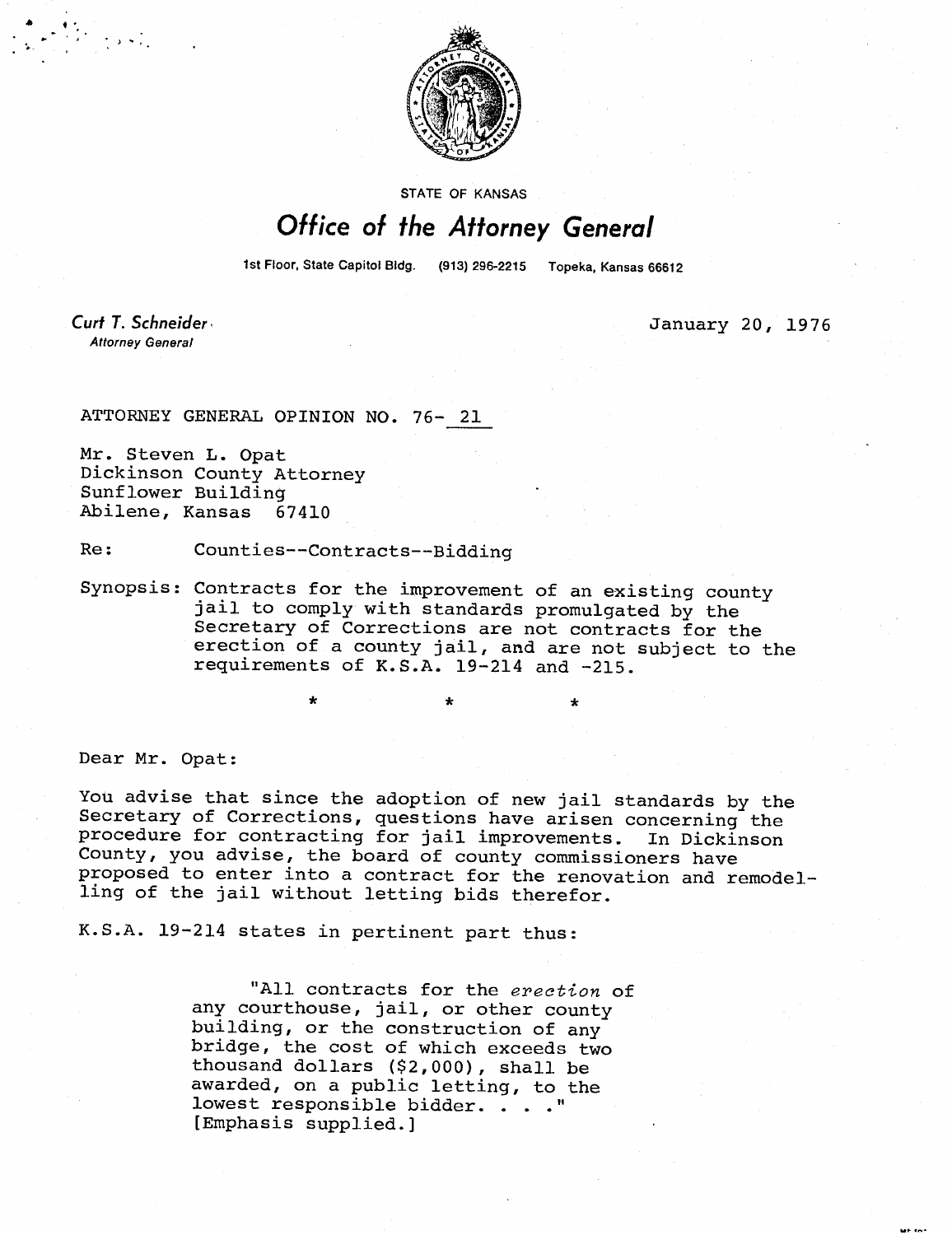Mr. Steven L. Opat Page Two January 20, 1976

K.S.A. 19-215 specifies the procedure to be followed:

"The board of county commissioners shall, before awarding any contract for any such improvement, public notice of the letting in some newspaper printed in the county, or, if there be no such newspaper in the county, said board shall cause written or printed notices to be posted in at least five conspicuous places in the county for the same length of time, which notice shall specify with reasonable minuteness the character of the improvement contemplated, the time and place at which the contract will be awarded, and invite sealed proposals for the same. . . . " [Emphasis supplied.]

You inquire whether under these provisions, the same procedure is required, including the publication of notice for the letting of contracts by sealed bids, for the remodelling and renovation of an existing jail structure, in order to comply with the standards adopted by the Secretary of Corrections, rather than for the "erection" of a jail or other county building as specified in K.S.A. 19-214.

In an opinion written September 6, 1960, to H. E. Crosswhite, Jackson County Attorney, Attorney General William F. Ferguson wrote thus:

> "[Y]ou state that your county commissioners propose to renovate your jail by installing new cell blocks in your present courthouse at a cost of approximately \$20,000. You ask whether the commissioners are required to take bids on the proposed work.

As you have noted, G.S. 1949, 19-214 requires a public letting of 'all contracts for the erection of any courthouse, jail, or other county building, or the construction of any bridge, the cost of which exceeds \$1,000.' In my opinion the term 'erection' used in said statute is broad enough to cover substantial capital improvements such as that contemplated by your commissioners. The section implies a manifest legislative intent that a county should not expend large sums of public money for permanent structures without a public letting of the contract."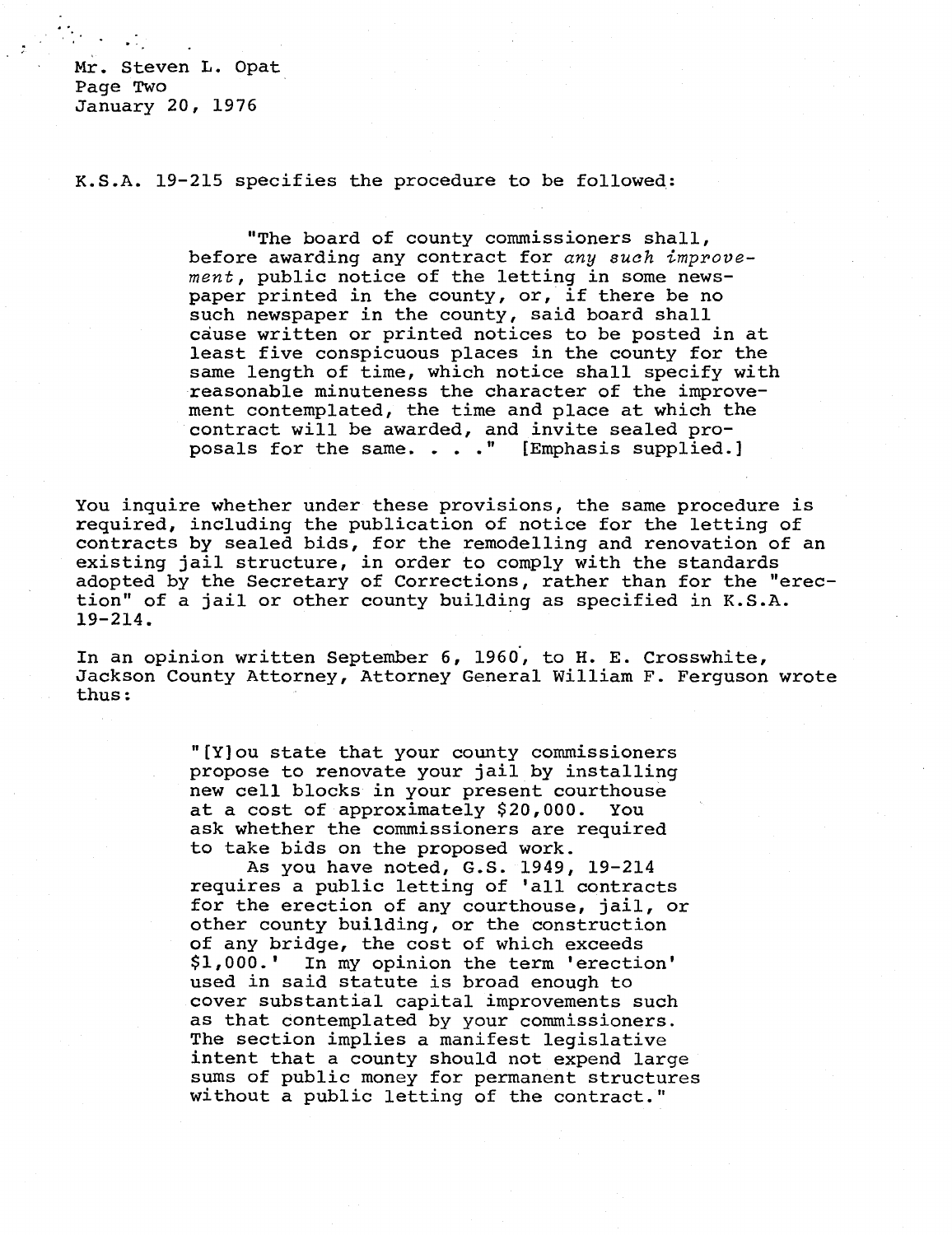Mr. Steven L. Opat Page Three January 20, 1976

General Ferguson cited no reported decisions bearing on the question. In School District No. 6 v. Robb, 150 Kan. 402, 93 P.2d 905 (1939), the question was presented whether a statute authorizing the issuance of bonds for "erecting and equipping" a school building authorized the issuance of bonds in the amount of \$16,000 to replace a heating plant, electrical equipment and a roof of an existing school building. The court observed thus:

> "It may be observed that under the statute authorizing the issuance of bonds either for the erection or purchase, . . . of the school building, the unit referred to is the building, and not its component parts. In terms the statute does not authorize the issuance of bonds to repair or replace any part of any existing school building. Essentially the question may be said to be whether the school district is erecting and equipping a school building or merely repairing a school building now in existence. In that connection, it must not be overlooked that were the proposed work now completed, the school district would have a building in no sense different from the present building, save that it would have a new roof and assumedly a more adequate heating and electrical system; it would have no more room, and structurally it would not be changed."

After a review of other jurisdictions, the court stated thus:

\*

"It appears that courts of other jurisdictions have seen fit to draw a distinction between the erection of public improvements and the maintenance or repair of them, insofar as use of moneys from bond issues is concerned.

The record here makes it clear that what it is proposed to do here is to put the school building in good condition by replacing or renewing parts of it; in other words, by repairing or replacing worn-out or inadequate parts. We think that had it been intended by the legislature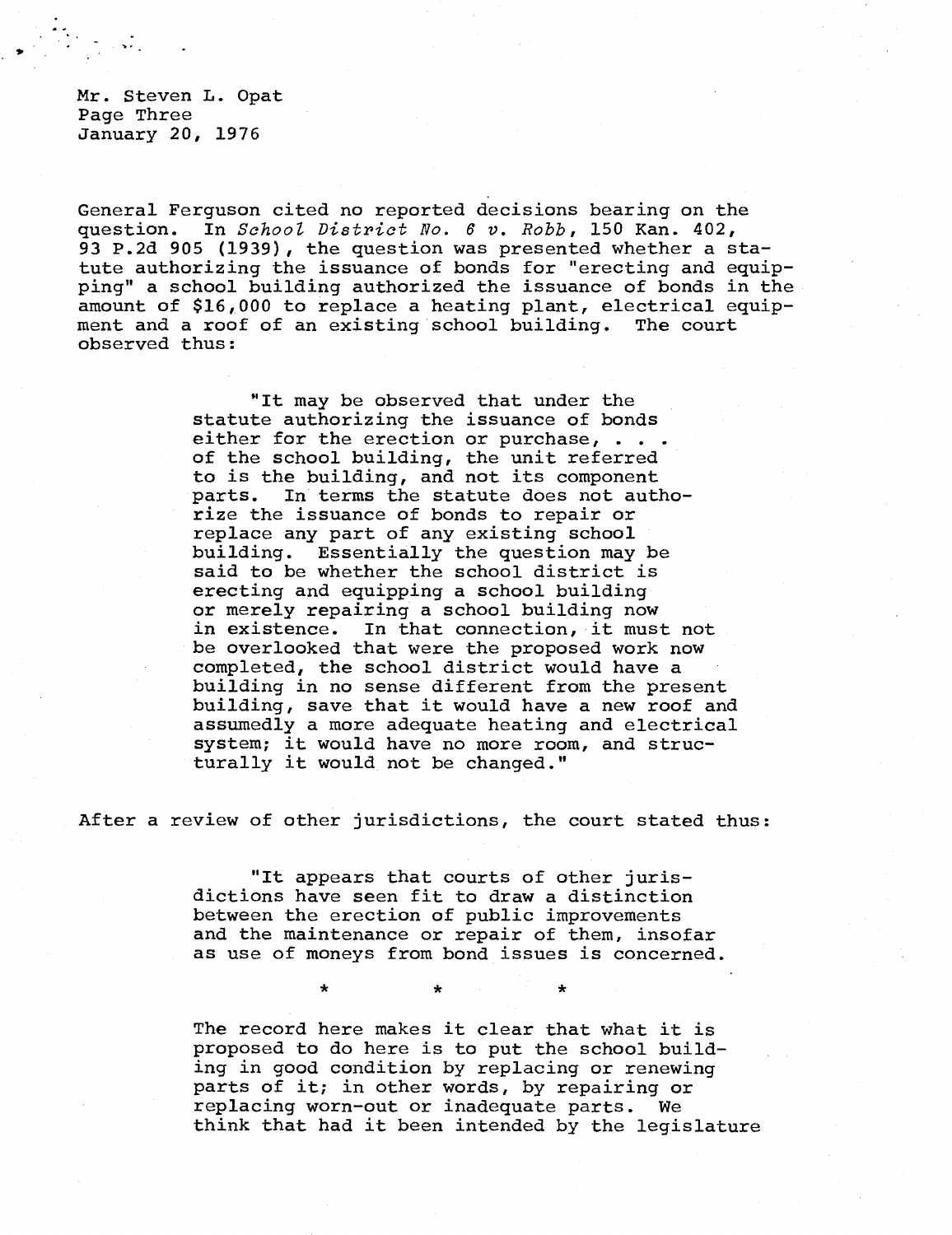Mr. Steven L. Opat Page Four January 20, 1976

> that a school district be authorized to issue bonds for such purposes, it would have used language clearly indicating that purpose.

> We conclude that under the statutes authorizing school districts to issue bonds for the purpose of erecting and equipping or purchasing and equipping a schoolhouse in the district, the district has no power to issue bonds the proceeds of which are to be used for repairing a presently existing building, and that the work contemplated in the present proceedings is repair work."

In Escambia County v. Blount Constr. Co., 62 So. 650 (Fla. 1913), the court stated thus:

> "It is forcefully contended that under this act bids for making the additions and alterations should have been advertised for upon the theory that the policy of the statute, if not its terms, requires it in the interest of the taxpayers. But the terms of the statute cannot by construction be extended beyond the fair import of the language used, considered in view of the object sought to be attained. The words used in requiring advertisements for bids for 'erecting or building of any house' are restrictive, and do not fairly extend to contracts for alterations and additions made in the plans and specifications of a contract duly made in good faith for the erection or building of any house . . . . "

It is possible, of course, that the renovation and remodelling of an existing structure may be so extensive and pervasive that the result is a new building. In Tom v. Board of County Com'rs of Lincoln County, 43 N.M. 292, 92 P.2d 167 (1939), the court held that the remodelling of an old public building into what is in effect a new one is the "erection of a public building" within the meaning of a constitutional provision that no county shall borrow money except for erecting necessary public buildings. The court stated thus: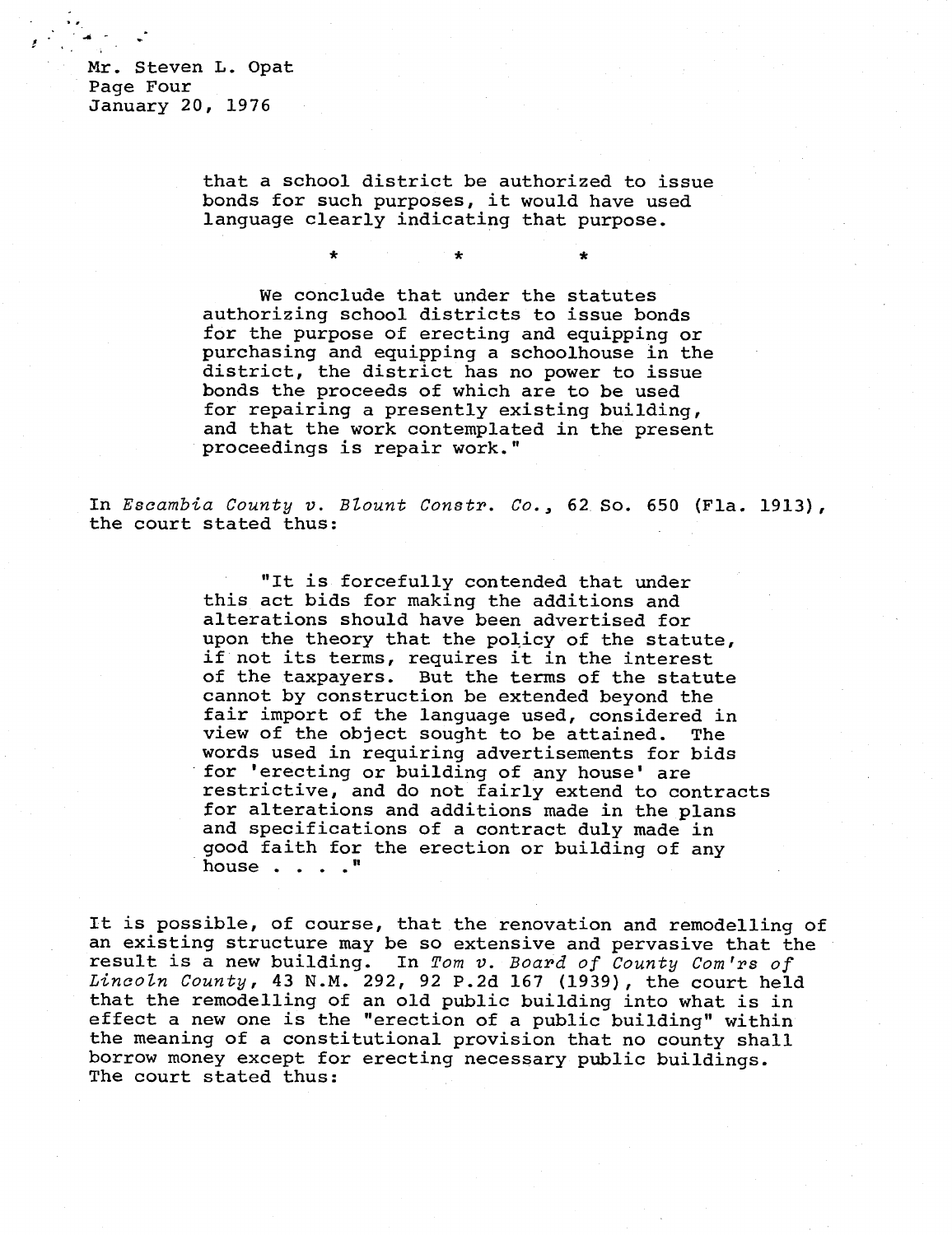Mr. Steven L. Opat Page Five January 20, 1976

> "We do not mean to hold that old public buildings cannot be remodeled with funds obtained from such bond issues, if the effect is to erect a new building. Indeed it has been held, and we hold, that the remodeling of an old public building into what is in effect a new one, is the erection of a public building within constitutional provision and statute." [Citations omitted.]

In Board of Com'rs of Guadalupe County v. State, 43 N.M. 409, 94 P.2d 515 (1939), the court observed thus:

> "In the common understanding of the people, when we speak of the building of a house we mean the erection or construction of a new house and not the repair or remodeling of an old one. See Landis' Appeal, 10 Pa. 379. And yet it may be conceded that a building may be so greatly changed in structure, in the materials which enter into it, and in its internal arrangements, without at all losing its identity or ceasing to be the same building, and nevertheless be so entirely changed in plan, in structure, in dimensions, and in general appearance as to become, in a fair sense, and according to the common understanding of men, another building, a new building. On the other hand, it is everyday experience that buildings are remodeled more or less extensively and upon a contemplation of the changes, re-formation, reshaping or recasting there would not be, according to the common understanding of men, the creation of another building, a new building."

The court goes on to cite a number of cases from various jurisdictions in which courts have distinguished between the erection of a building and repair or improvements to an existing building.

The distinction is well-established and widely recognized, and cannot be ignored in the construction of this statute. By its express terms, it applies to the "erection" of a courthouse, jail, other county building or bridge, and not to the repair or improvement thereof. I cannot concur in the opinion of General Ferguson on this question.